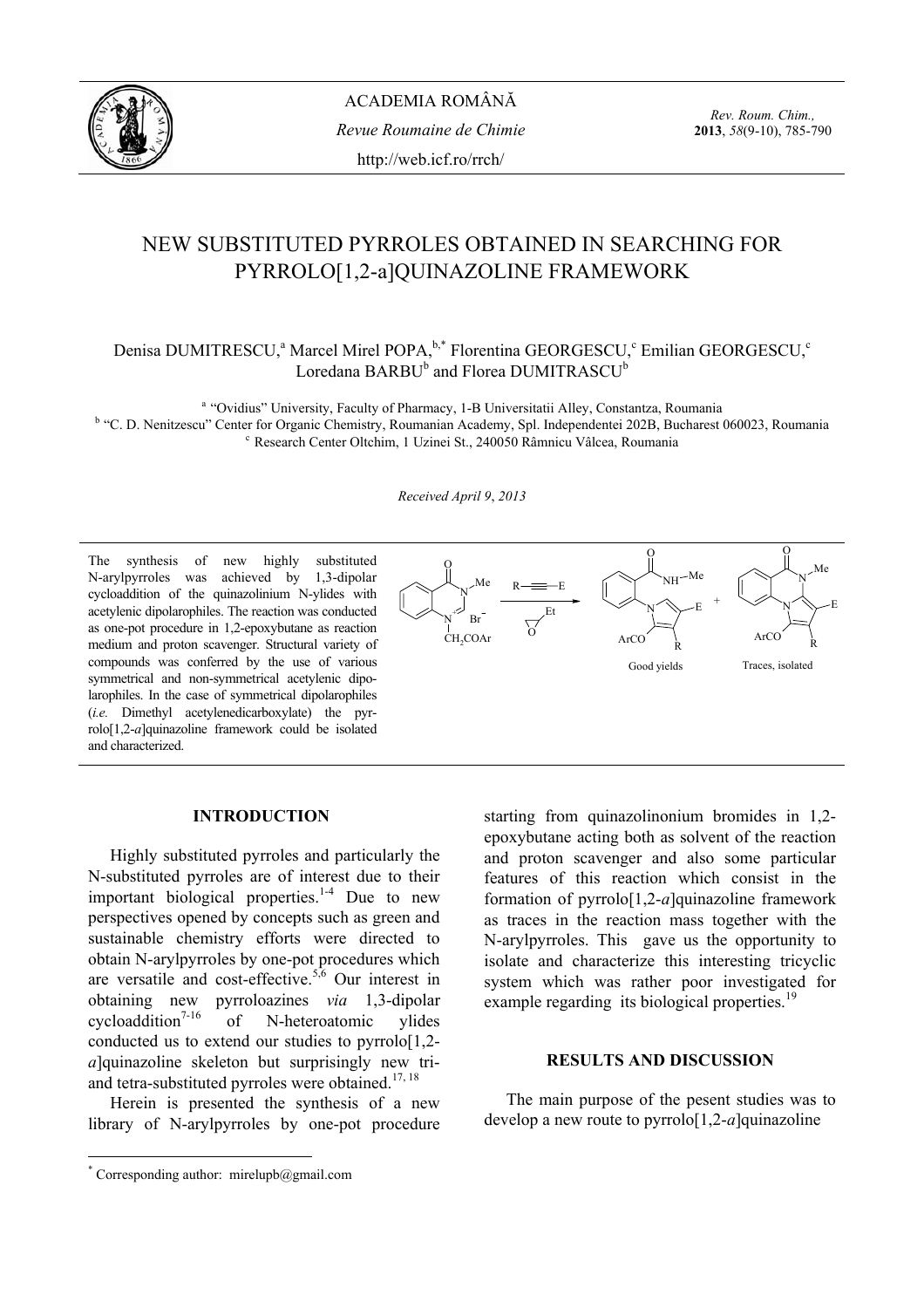framework using 1,3-dipolar cycloaddition reaction as synthetic strategy. However the outcome of the reaction was unexpectedly other than we envisioned, new N-substituted pyrroles being obtained.<sup>17</sup> Thus for the moment the opportunity of developing the reaction in this direction seemed to be very promising.

The key components for the one-pot synthesis of the pyrroles **5** were quinazolinonium bromides **1** which were previously obtained, and the acetylenic dipolarophiles **3**. The working procedure requires mild conditions and involves the mixing of the key components in 1,2-epoxybutane as reaction medium and hydrobromic acid scavenger. The structural variety of the obtained pyrroles is provided by the acetylenic dipolarophiles and the various substituted quinazolinonium bromides utilized herein. In some cases the isolation and characterization of the pyrrolo[1,2-*a*]quinazolinone derivatives was possible and thus such compounds could be characterized.

The reaction mechanism consists in the opening of the oxirane ring under the attack of the bromide anion in the salts **1**, followed by the generation of the N-ylide and subsequent cycloaddition reaction with dipolarophile **3** with formation of an unstable dihydro intermediate **4**. The reaction could proceed further in two ways: in the first one, the dehydrogenation of the intermediate could lead to the pyrrolo<sup>[1,2-*a*]quinazoline **6** and the second one</sup> leads to the formation of N-arylpyrrole **5** by the ring opening of the dihydro derivative (Scheme 1).

The new N-arylpyrroles **5** were obtained in medium to good yields and by simple working procedures. In the case of symmetrical dipolarophiles, when investigating the reaction mass before the separation of the N-arylpyrroles we observed by means of NMR that small quantities of pyrrolo[1,2-*a*]quinazoline are formed yielding between  $0-30\%$ . Thus, the pyrrolo $[1,2$ *a*]quinazoline **6a** was isolated in the cycloaddition reaction of quinazolinium salt **1b** with DMAD in the presence of epoxybutane, the corresponding pyrrole derivative being reported elsewhere.<sup>17</sup> It must be mentioned that in the same conditions the pyrrolo[1,2-*a*]quinazoline **6b** was isolated together with pyrrole **5h** in the cycloaddition reaction of quinazolinium salt **1d** with DMAD. Pyrrolo[1,2 *a*]quinazolines could be obtained within the reaction mass only in low yields maybe due to the instability of the primary cycloadduct under the influence of the epoxide which favors the rearrangement-ring opening instead of the rearrangement-aromatization path.

The new arylpyrroles  $\overline{5}$  and pyrrolo<sup>[1,2-1]</sup> *a*]quinazolines **6** are presented in the Table 1.

The N-arylpyrroles **5** and the pyrrolo[1,2 *a*]quinazolines **6** were characterized by IR and NMR spectroscopy including COSY and HETCOR experiments.



Scheme 1 – The synthetic pathway of the new compounds **5** and **6**.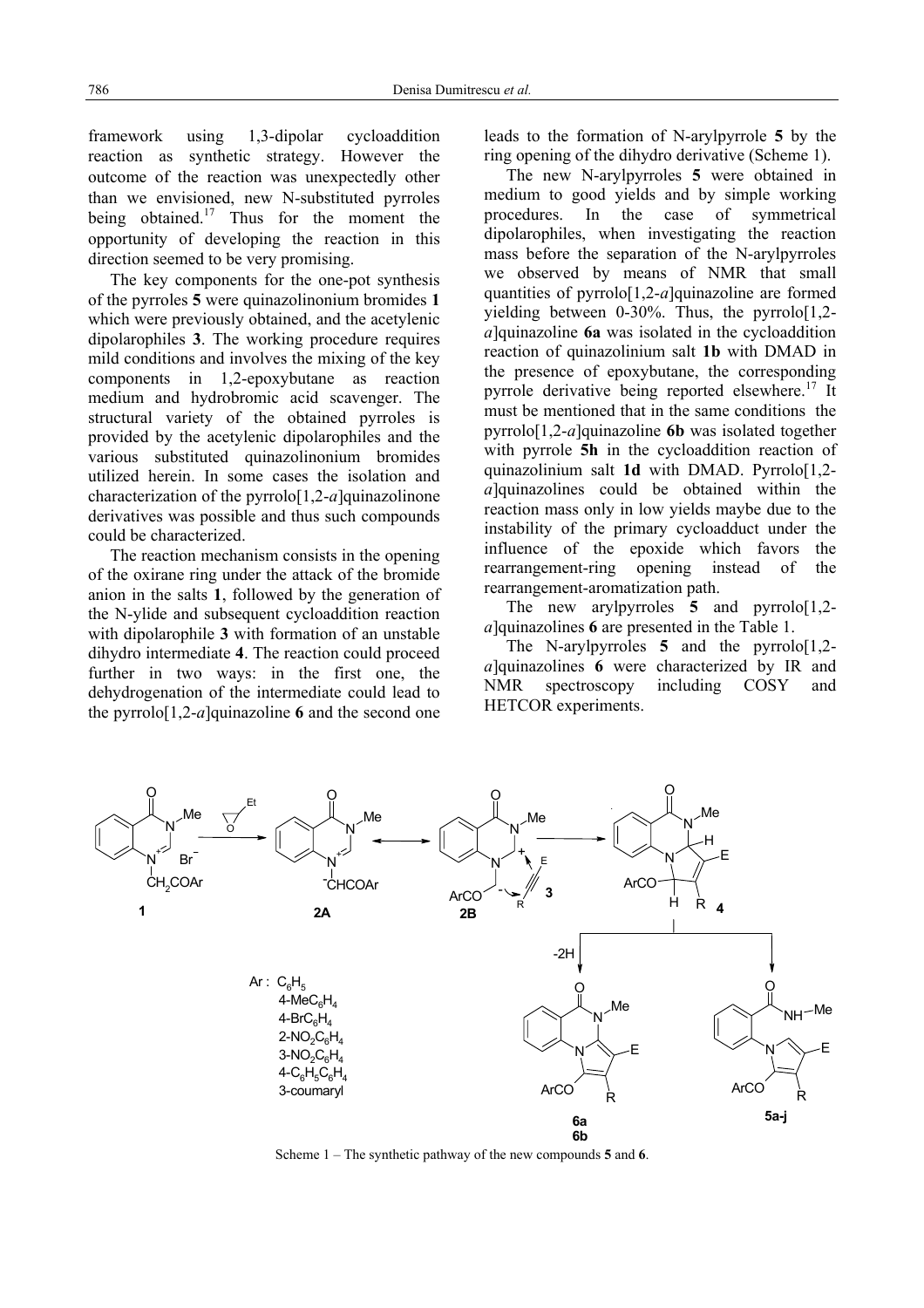

|                                                   | Table 1 |  |  |
|---------------------------------------------------|---------|--|--|
| New pyrroles 5 and pyrrolo [1,2-a] quinazolines 6 |         |  |  |

Fig. 1 – Hindered rotation about C-N bond emphasized by H-NMR spectroscopy (compound **5j**).

The most characteristic bands in the IR spectra of the pyrroles  $5 \text{ found at } 3299-3407 \text{ cm}^{-1}$ corresponding to the amidic NH group. This is the proof for the quinazolinone ring opening, leading to an N-arylpyrrole derivative. The carbonyl bands of pyrroles  $5$  and the absorption bands of the  $NO<sub>2</sub>$ group in the compounds **5a,b**,**d,f** and **5h** appear in the expected ranges. The <sup>1</sup>H-NMR spectra of compounds **5** are in accordance with the proposed structures. One important evidence of the ring opening of the primary cycloadducts towards the pyrroles ring is given by the multiplicity of the signals of the NH hydrogen which appears as a quartet with  $J = 4.9$  Hz and the methyl group attached to it which appears as a doublet with the same magnitude of the coupling constant. Also the hydrogens H-3 and H-5 which appear as two doublets with the coupling constant  $J = 1.6$  Hz are in agreement with pyrrolic structure of the compounds. In the case of pyrroles **5g-j** obtained by replacing non-symmetrical dipolarophiles with symmetrical ones like DMAD and DEAD the hydrogen H-5 appears as a sharp singlet in the

range 7.51-7.54 ppm. In the  $^{13}$ C-NMR spectra the most characteristic signals are those of the carbon C-5 which appears at  $\sim$ 135 ppm, strongly deshielded due to its direct bonding to the nitrogen atom in the pyrrole moiety. In the case of the carbon atom C-4 there is a slight chemical shift observed for the pyrroles **5a-f** in comparison with pyrroles **5g-j** due to replacing of the hydrogen atom with a carboxylate group. Also for the compound **5a** C-4 appears at  $\sim$  126 ppm due to the influence of acetyl group which induces a slight deshielding. All the carbon atoms in the carbonyl groups appear at expected chemical shifts.

An interesting feature of the pyrroles **5** is the hindered rotation about the C-N bond which was observed by H-NMR spectroscopy. Thus, due to the substituents from the *ortho* position (CONHMe) of the benzene ring, as well as of COAr group from the  $\alpha$  position of pyrrole moiety the rotation about N-Ar bond is sterically hindered. In the case when enantiotopic protons are present in the molecule the free rotation could be observed in <sup>1</sup>H-NMR spectra.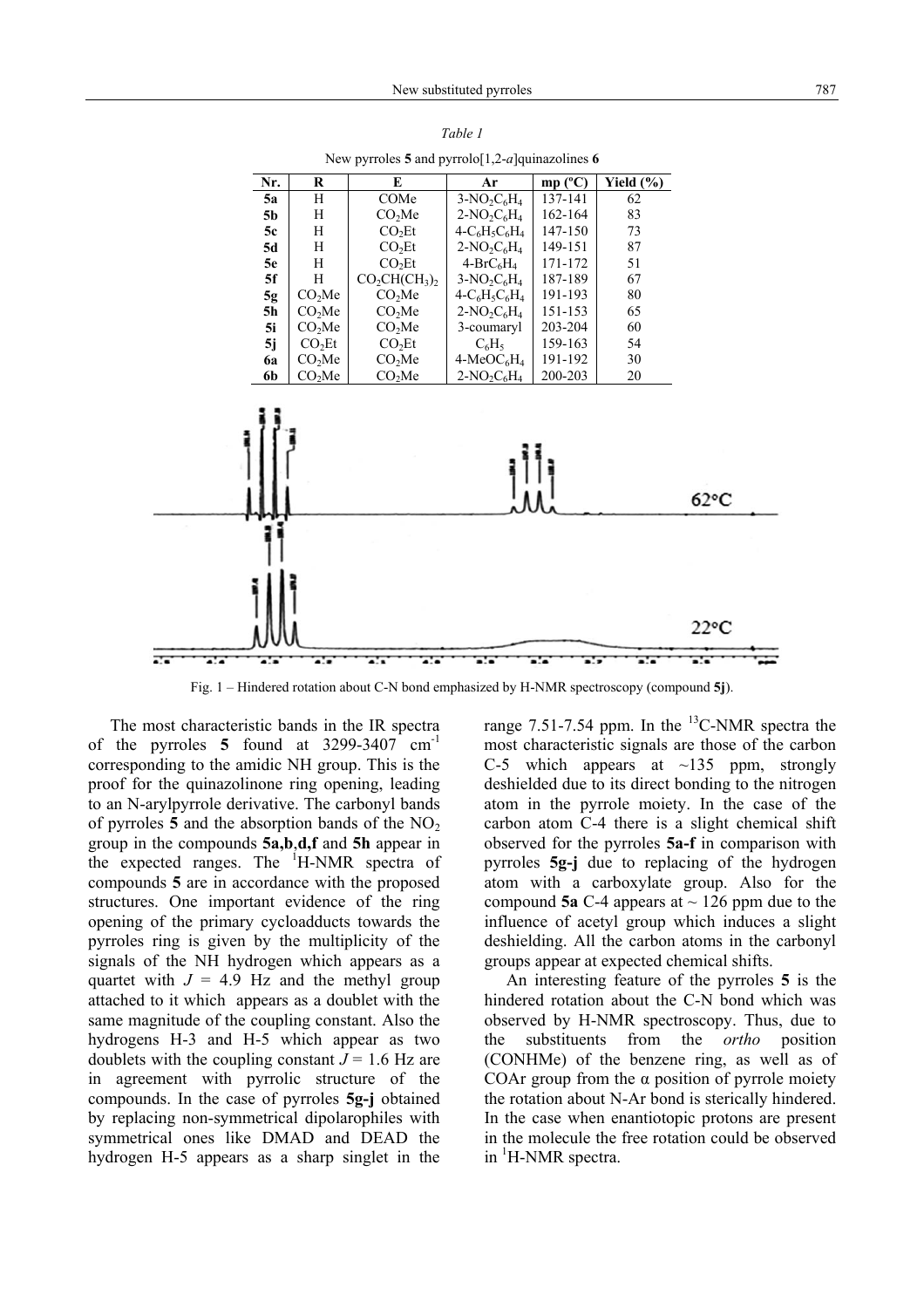This structural condition is present in the case of ethyl esters **5c-e** or diethyl ester **5j** when used as dipolarophiles. Indeed, the methylenic protons from ethyl group appear at room temperature as a multiplet and for **5j** (DEAD as dipolarophile) as a broad signal (Fig. 1) these clearly indicating the hindered rotation about Ar-N. When raising the temperature the broad signal resolves to the expected quartet.

The structure of the pyrrolo[1,2-*a*]quinazolines **6a,b** was assigned by IR and NMR spectroscopy. The IR spectra present the bands of the carbonyl groups in expected ranges. The <sup>1</sup>H-RMN spectra of the pyrrolo<sup>[1,2-a]quinazolines  $6a,b$  present as</sup> main characteristics the signals of the hydrogen atom H-9 which appears at around 8.40 ppm deshielded most probably due to the spatial influence of the carbonyl group in the aroyl moiety. The methyl groups appear as sharp singlets in the expected ranges. The  $^{13}$ C-NMR spectra provide interesting information regarding the structure of the pyrrolo[1,2-*a*]quinazolines **6**. The main characteristics are the carbon atoms of the methyl group directly bonded to the nitrogen atom which appears at  $\sim$ 30 ppm, and the carbon atom C-3 which appears at 99 ppm due to the shielding effect of the carboxyl groups. The carbon atoms in the carbonyl groups appear as expected.

Thus 10 new pyrroles were synthesized and characterized together with 2 pyrrolo<sup>[1,2-]</sup> a]quinazoline derivatives. Further studies could determine the conditions to direct the reaction to go either to pyrrolo[1,2-a]quinazolines or to N-arylpyrroles with high efficiency.

## **EXPERIMENTAL**

#### **General**

Melting points were determined on a Boëtius hot plate microscope. The elemental analysis was carried out on a COSTECH Instruments EAS32 apparatus the results agreed favorably with the calculated values. The IR spectra were recorded on a Fourier-transform (FT)-IR Bruker Vertex 70 spectrometer. The NMR spectra were recorded on a Varian Gemini 300 BB instrument, operating at 300 MHz for  ${}^{1}$ H-NMR and 75 MHz for <sup>13</sup>C-NMR. Supplementary evidence was given by HETCOR and COSY experiments.

3-Butyn-2-one, methyl propiolate, ethyl propiolate, DMAD, DEAD and 1,2-epoxybutane were purchased from Aldrich. All commercial reagents and solvents were used without further purification. Quinazolinium salts **1** were obtained according to our previous work [17].

#### **General procedure for obtaining of compounds 5 and 6**

A mixture of 3 Mmol quaternary salt **1** and 5 mmol of acetylenic dipolarophile in  $30 \text{ cm}^3$  1,2-epoxybutane was heated at reflux for 40 hours. The solvent was partly removed by evaporation,  $5 \text{ cm}^3$  methanol was added and the mixture was left overnight. The solid was filtered and crystallized from a suitable solvent. The pyrrolo[1,2-*a*]quinazolines were obtained by the same procedure in mixture with the corresponding pyrrole from which was isolated by column chromatography using methylene chloride as eluent and  $Al_2O_3$ (70-230 mesh) as stationary phase.

#### *4-Acetyl-1-(2-methylaminocarbonylpheny)-2-(3-nitroben-*

*zoyl)pyrrole* **(5a).** Colorless crystals (from methanol). Anal. Calc.  $C_{21}H_{17}N_3O_5$ : C 64.45, H 4.38, N 10.74; Found: C 64.72, H 4.60, N 10.95. IR (ATR, cm<sup>-1</sup>): 1238, 1531, 1638, 1639, 2936, 3076, 3407; <sup>1</sup> H-NMR (300 MHz, CDCl3) *δ* = 2.35 (s, 3H, COMe); 2.60 (d, 3H, *J* = 4.9 Hz, MeNH); 6.43 (q, 1H, *J* = 4.9 Hz, NH); 7.16 (d, 1H, *J* = 1.6 Hz, H-5); 7.18-7.22 (m, 1H, H-6"); 7.40-7.44, 7.51-7.54 (2m, 3H, H-3", H-4", H-5"); 7.58 (d, 1H, *J* = 1.6 Hz, H-3); 7.83 (t, 1H, *J* = 7.8 Hz, H-5'); 8.13-8.16, 8.34-8.37 (2m, 2H, H-4', H-6'); 8.58-8.60 (m, 1H, H-2'); 13C-NMR (75 MHz, CDCl3) *δ* = 26.5, 27.4 (MeNH, COMe); 121.1 (C-3); 124.3 (C-2'); 126.0 (C-4'); 127.2, 128.4, 129.4, 129.8, 130.8 (C-5', C-3", C-4", C-5", C-6"); 126.0, 132.2, 134.4, 136.6 (C-2, C-4, C-1", C-2"); 135.2 (C-6'); 135.3 (C-5); 138.8 (C-1'); 148.3 (C-3'); 167.4 (CONH); 183.5 (COAr); 192.5 (COMe).

*Methyl 1-(2-methylaminocarbonylpheny)-2-(2-nitrobenzoyl)pyrrole-4-carboxylate* **(5b)**. Colorless crystals (from 2 propanol). Anal. Calc.  $C_{21}H_{17}N_3O_6$ : C 61.92, H 4.21, N 10.31; Found: C 62.02, H 4.33, N 10.54. IR (ATR, cm<sup>-1</sup>): 1234, 1527, 1629, 1657, 1709, 2966, 3057, 3327; <sup>1</sup>H-NMR (300 MHz, CDCl<sub>3</sub>)  $\delta$  = 2.80 (d, 3H, J = 4.9 Hz, MeNH); 3.78 (s, 3H, Me); 6.18 (q, 1H, *J* = 4.9 Hz, NH); 6.97 (d, 1H, *J* = 1.6 Hz, H-5); 7.35-7.39 (m, 1H, H-6"); 7.50-7.55 (m, 2H, H-4", H-5"); 7.57-7.60 (m, 1H, H-6'); 7.61 (d, 1H, *J* = 1.6 Hz, H-3); 7.65-7.69 (m, 1H, H-3"); 7.71-7.79 (m, 2H, H-4', H-5'); 8.14-8.17 (m, 1H, H-3'); <sup>13</sup>C-NMR (75 MHz, CDCl<sub>3</sub>)  $\delta$  = 26.8 (MeNH); 51.7 (MeO); 117.3 (C-4); 123.0 (C-3); 124.9 (C-3'); 127.8, 128.6, 129.4, 129.7, 130.6 (C-6', C-3", C-4", C-5", C-6"); 132.1, 134.9, 135.1 (C-2, C-1", C-2"); 133.8 (C-4'); 130.7, 136.1 (C-1', C-5'); 136.4 (C-5); 147.2 (C-2'); 163.6 (COO). 167.5 (CONH); 183.0 (COAr).

*Ethyl 2-(4-phenylbenzoyl)-1-(2-methylaminocarbonylphenyl)pyrrole-4-carboxylate* **(5c)**. Colorless crystals (from methanol). Anal. Calc. C<sub>28</sub>H<sub>24</sub>N<sub>2</sub>O<sub>4</sub>: C 74.32, H 5.35, N 6.19. Found: C 74.14, H 5.11 N 6.27. IR (ATR, cm<sup>-1</sup>): 1626, 1664, 1711, 2934, 3065, 3393; <sup>1</sup>H NMR (300 MHz, CDCl<sub>3</sub>)  $\delta$  = 1.34  $(t, 3H, J = 7.1 \text{ Hz}, \text{MeCH}_2$ ); 2.70 (d, 3H,  $J = 4.9 \text{ Hz}, \text{MeNH}$ ); 4.31 (sext, 2H, *J* = 9.5, 7.1 Hz, CH2); 6.78 (q, 1H, *J* = 4.9 Hz, NH); 7.17(dd, 1H, *J* = 7.7, 1.4 Hz H-6"); 7.34 (d, 1H, *J* = 1.6 Hz, H-5); 7.42-7.52 (m, 5H, H-4", H-5", 3H-Ph); 7.61 (d, 1H, *J* = 1.6 Hz, H-3); 7.65-7.72 (m, 3H, H-3", 2H-Ph); 7.74 (d, 2H, *J* = 8.4 Hz, H-2', H-6') 8.03 (d, 2H, *J* = 8.4 Hz, H-3', H-5'); <sup>13</sup>C NMR (75 MHz, CDCl<sub>3</sub>)  $\delta$  = 14.4 (MeCH<sub>2</sub>); 26.6 (MeNH); 60.5 (CH<sub>2</sub>O); 117.3 (C-4); 122.1 (C-3); 127.1 (C-6"); 128.9 (C-3"); 127.2, 127.4, 128.5, 128.8, 129.0, 129.1 (C-2', C-3', C-5', C-6', 4C-Ph); 129.4, 130.7 (C-4", C-5", 1C-Ph); 134.9, 135.0, 135.8 (C-2, C-1", C-2"); 133.0 (C-1'); 136.7 (C-5); 139.7 (1C-Ph); 146.2 (C-4'); 163.6 (COO); 167.8 (CONH); 185.9 (COAr).

*Ethyl 1-(2-methylaminocarbonylphenyl)-2-(2-nitrobenzoyl)pyrrole-4-carboxylate* **(5d).** Colorless crystals (from ethanol). Anal. Calc.  $C_{22}H_{19}N_3O_6$ : C 62.70, H 4.54 N 9.97. Found: C 62.87, H 4.39 N 9.76. IR (ATR, cm<sup>-1</sup>): 1256, 1524, 1649, 1704, 2935, 3086, 3286; <sup>1</sup>H NMR (300 MHz, CDCl<sub>3</sub>) δ  $= 1.30$  (t, 3H,  $J = 7.1$  Hz, MeCH<sub>2</sub>); 2.81 (d, 3H,  $J = 4.9$  Hz,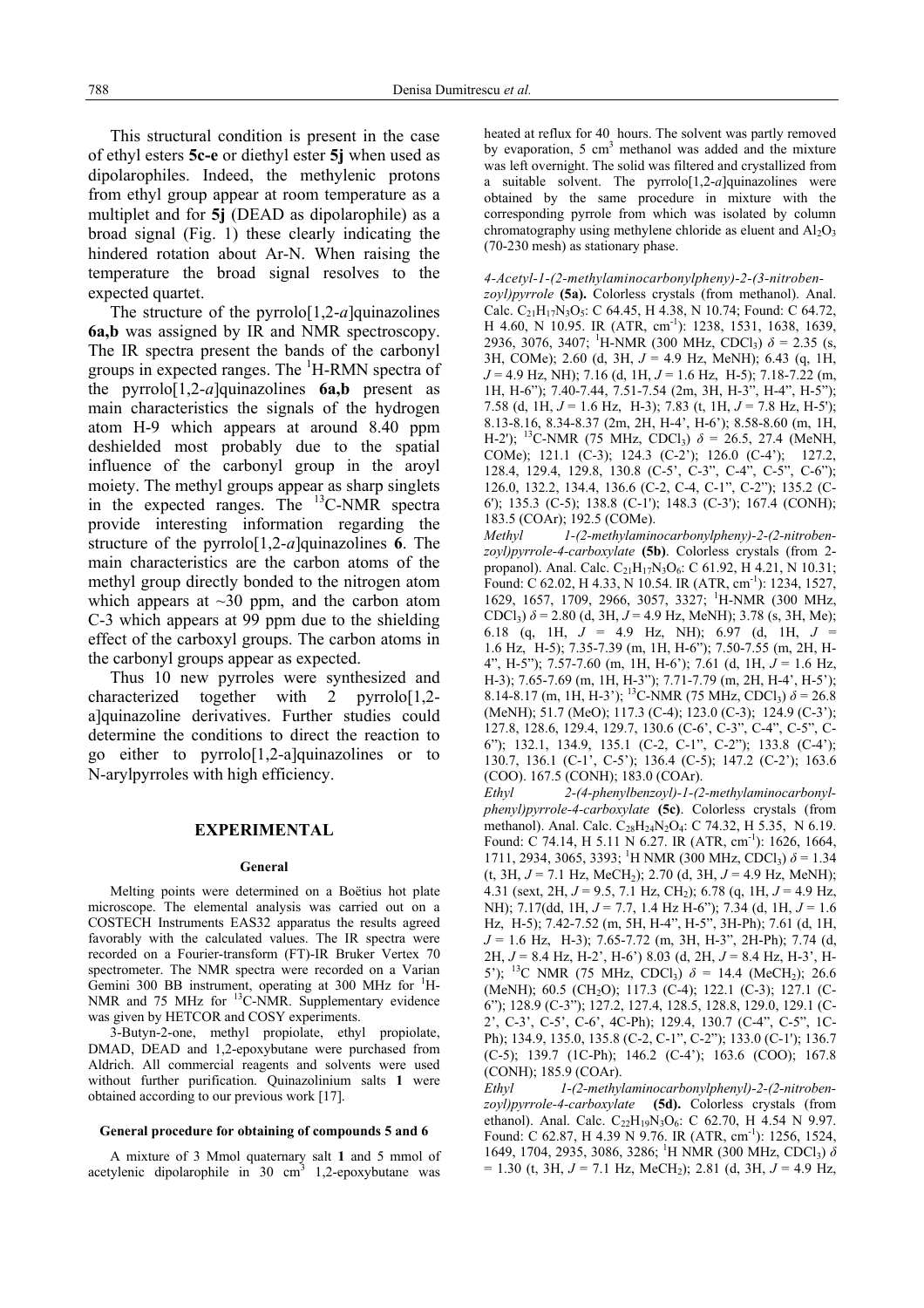MeNH); 4.26 (sext, 2H, *J* = 9.5, 7.1 Hz, CH2); 6.20 (q, 1H, *J* = 4.9 Hz, NH); 6.98 (d, 1H, *J* = 1.6 Hz, H-5); 7.34-7.37(m, 1H, H-6"); 7.49-7.55 (m, 2H, H-4", H-5"); 7.57-7.60 (m, 1H, H-5'); 7.61 (d, 1H, *J* = 1.6 Hz, H-3); 7.66-7.69 (m, 1H, H-3"); 7.74-7.79 (m, 2H, H-4', H-5'); 8.15-8.18 (m, 1H, H-3'); 13C NMR (75 MHz, CDCl<sub>3</sub>)  $\delta$  = 14.4 (MeCH<sub>2</sub>); 26.8 (MeNH); 60.6 (CH2O); 117.7 (C-4); 123.1 (C-3); 124.9 (C-3'); 127.8, 128.6, 129.4, 129.7, 130.6 (C-6', C-3", C-4", C-5", C-6"); 132.1, 134.0, 136.1 (C-2, C-1", C-2",); 133.8 (C-4'); 130.8, 135.1 (C-1', C-5'); 136.4 (C-5); 147.2 (C-2'); 163.2 (COO); 167.6 (CONH); 183.1 (COAr).

*Ethyl 2-(4-bromobenzoyl)-1-(2-methylaminocarbonylphenyl)pyrrole-4-carboxylate* **(5e).** Colorless crystals (from methanol). Anal. Calc.  $C_{22}H_{19}N_2O_4$ : C 58.04, H 4.21, Br 17.55, N 6.15. Found: C 58.29, H 4.43, Br 17.82, N 6.37. IR (KBr, cm-1): 1238, 1675, 1707, 3402; 1 H NMR (300 MHz, CDCl<sub>3</sub>)  $\delta$  = 1.34 (t, 3H, *J* = 7.1 Hz, MeCH<sub>2</sub>); 2.79 (d, 3H, *J* = 4.9 Hz, MeNH); 4.30 (sext, 2H,  $J = 9.5$ , 7.1 Hz, CH<sub>2</sub>); 6.60 (q, 1H, *J* = 4.9 Hz, NH); 7.16-7.18(m, 1H, H-6"); 7.26 (d, 1H, *J* = 1.6 Hz, H-5); 7.42-7.53 (m, 2H, H-4", H-5"); 7.60 (d, 1H, *J* = 1.6 Hz, H-3); 7.65-7.67 (m, 3H, H-3", H-2', H-6'); 7.80 (d, 2H,  $J = 6.6$  Hz, H-3<sup>2</sup>, H-5<sup>2</sup>).<sup>13</sup>C NMR (75 MHz, CDCl<sub>3</sub>)  $\delta =$ 14.5 (MeCH<sub>2</sub>); 26.6 (MeNH); 60.6 (CH<sub>2</sub>O); 117.4 (C-4); 122.4 (C-3); 127.1 (C-6"); 128.8 (C-3"); 129.4, 130.7 (C-4", C-5"); 131.4, 132.0 (C-2', C-3', C-5', C-6'); 134.9, 135.3, 136.7 (C-2, C-1", C-2"); 132.4 (C-1'); 135.2 (C-5); 136.0 (C-4'); 163.5 (COO); 167.6 (CONH); 185.1 (COAr).

*Isopropyl 1-(2-methylaminocarbonylpheny)-2-(3-nitrobenzoyl)pyrrole-4-carboxylate* **(5f)**. Colorless crystals (from ethanol). Anal. Calc. C<sub>23</sub>H<sub>21</sub>N<sub>3</sub>O<sub>6</sub>: C 63.44, H 4.86, N 9.56. Found: C 63.59, H 5.03, N 9.75. IR (ATR, cm<sup>-1</sup>): 1242, 1526, 1650, 1705, 2981, 3081, 3314; <sup>1</sup>H NMR (300 MHz, CDCl<sub>3</sub>) δ = 1.30 (d, 6H, *J* = 6.3 Hz, 2Me); 2.78 (d, 3H, *J* = 4.9 Hz, MeNH); 5.12-5.30 (m, 1H, CH); 6.42 (q, 1H, *J* = 4.9 Hz, NH); 7.20-7.26 (m, 1H, H-6"); 7.25 (d, 1H, *J* = 1.6 Hz, H-5); 7.44- 7.53 (m, 2H, H-4", H-5"); 7.62-7.64 (m, 1H, H-3"); 7.65 (d, 1H, *J* = 1.6 Hz, H-3); 7.72 (t, 1H, *J* = 7.8 Hz, H-5'); 8.23- 8.25, 8.42-8.48, 8.68-8.71 (3m, 3H, H-2', H-4', H-6'); 13C NMR (75 MHz, CDCl<sub>3</sub>)  $\delta$  = 22.0 (2Me); 26.7 (MeNH); 68.2 (CH); 118.2 (C-4); 123.0 (C-3); 124.9 (C-3'); 127.3, 128.6, 129.5, 129.8, 130.8 (C-6', C-3", C-4", C-5", C-6"); 132.9, 137.8, 136.6 (C-2, C-1", C-2"); 135.3 (C-5); 135.8 (C-4'); 134.7, 138.9 (C-1', C-5'); 148.3 (C-2'); 162.8 (COO); 167.5 (CONH); 183.5 (COAr).

*Dimethyl 2-(4-Phenylbenzoyl)-1-(2-methylaminocarbonylphenyl)pyrrole-3,4-dicarboxylate* **(5g)**. Colorless crystals (from methanol). Anal. Calc.  $C_{29}H_{24}N_2O_6$ : C 70.15, H 4.87, N 5.64. Found: C 70.41, H 5.12, N 5.87. IR (ATR, cm<sup>-1</sup>): 1640, 1712, 2933, 3040, 3299; <sup>1</sup>H NMR (300 MHz, CDCl<sub>3</sub>)  $\delta$  = 2.84 (d, 3H, *J* = 4.9 Hz, MeNH); 3.36, 3.83 (2s, 6H, 2MeO); 7.06- 7.09 (m, 1H, H-6"); 7.10 (q, 1H, *J* = 4.9 Hz, NH); 7.35-7.52 (m, 5H, H-4", H-5", 3H-Ph) 7.51 (1H, s, H-5); 7.63-7.65 (m, 2H, H-3", 1H-Ph); 7.71-7.74 (m, 3H, H-2', H-6', 1H-Ph); 7.94 (d, 2H,  $J = 8.2$  Hz, H-3', H-5'); <sup>13</sup>C NMR (75 MHz, CDCl<sub>3</sub>)  $\delta$  $= 26.7$  (MeNH); 51.9, 52.0 (2MeO); 115.4, 122.7 (C-3, C-4); 127.0 (C-6"); 128.7 (C-3"); 127.3, 129.1, 129.3, 130.2 (C-2', C-3', C-5', C-6', 4C-Ph); 130.1, 130.7 (C-4", C-5", 1C-Ph); 134.9, 135.2, 136.0 (C-2, C-1", C-2"); 133.0 (C-1'); 135.5 (C-5); 139.4 (1C-Ph); 146.2 (C-4'); 162.7, 163.9, 167.2 (2COO, CONH); 187.8 (COAr).

*Dimethyl 1-(2-methylaminocarbonylphenyl)pyrrole-2-(2 nitrobenzoyl)-3,4-dicarboxylate* **(5h).** Colorless crystals (from 2-propanol). Anal. Calc.  $C_{23}H_{19}N_3O_8$ : C 59.36, H 4.11, N 9.03. Found: C 59.55, H 4.33, N 9.31. <sup>1</sup> H NMR (300 MHz, CDCl3) *δ* = 2.85 (d, 3H, *J* = 4.9 Hz, MeNH); 3.30, 3.75 (2s,

6H, 2MeO); 6.25 (q, 1H, *J* = 4.9 Hz, NH); 7.38-7.41 (m, 1H, H-6"); 7.49-7.58 (m, 2H, H-4", H-5"); 7.54 (1H, s, H-5); 7.66-7.78 (m, 4H, H-3", H-4', H-5', H-6'); 8.17-8.20 (m, 1H, H-3') <sup>13</sup>C NMR (75 MHz, CDCl<sub>3</sub>)  $\delta$  = 26.9 (MeNH); 51.9, 52.5 (2MeO); 115.5, 124.1 (C-3,C-4); 124.4 (C-3'); 127.8, 128.7, 129.9, 130.1, 130.1(C-6', C-3", C-4", C-5", C-6"); 132.0, 132.3, 134.2 (C-2, C-1", C-2"); 133.9 (C-4'); 131.6, 134.9 (C-1', C-5'); 136.1 (C-5); 146.8 (C-2'); 162.4, 164.5 (2COO); 167.4 (CONH); 183.1 (COAr).

*Dimethyl 2-(3-coumaroyl)-1-(2-methylaminocarbonylphenyl)pyrrole-3,4-dicarboxylate* **(5i).** Colorless crystals (from methanol). Anal. Calc.  $C_{26}H_{20}N_2O_8$ : C 63.93, H 4.13, N 5.74. Found: C 64.12, H 4.02, N 6.01. IR (ATR, cm<sup>-1</sup>): 1224, 1405, 1659, 1728, 1747, 3387; <sup>1</sup>H NMR (300 MHz, CDCl<sub>3</sub>)  $\delta$  = 2.80 (d, 3H, *J* = 4.9 Hz, MeNH); 3.58, 3.79 (2s, 6H, 2Me); 6.75 (q, 1H, *J* = 4.9 Hz, NH); 7.26-7.45 (m, 6H, H-4", H-5", H-6",  $\overline{3}$ H Coum); 7.48 (s, 1H, H-5); 7.60-7.68 (m, 2H, H-3", 1H Counter 2.20 (m, 2H, H-3", 1H Coum); 8.20 (s, 1H, Coum); 13C NMR (75 MHz, CDCl3)  $\delta$  = 26.8 (MeNH); 51.9, 52.8 (2MeO); 115.7, 123.8 (C-3, C-4); 117.9, 125.5, 132.8, 134.8, 135.1, 154.9, 158.2 (C-2, C-1", C-2", 4Cq Coum); 127.9 (C-6"); 129.2 (C-3"); 129.8, 130.0 (C-4", C-5"); 134.5 (C-5); 117.0, 125.3, 130.6 (3H Coum); 146.6 (1H Coum); 162.6, 164.7 (COO); 167.1 (CONH); 182.4 (COAr).

*Diethyl 2-benzoyl-1-(2-methylaminocarbonylphenyl)pyrrole-3,4-dicarboxylate* **(5j)**. Colorless crystals (from ethanol). Anal. Calc.  $C_{25}H_{24}N_{2}O_{6}$ : C 66.95, H 5.39, N 6.25; Found: C 67.18, H 5.61, N 6.41. IR (ATR, cm<sup>-1</sup>): 1651, 1661, 1703, 2936, 3059, 3369; <sup>1</sup>H NMR (300 MHz, CDCl<sub>3</sub>)  $\delta$  = 0.93, 1.31 (2t, 6H, *J* = 7.1 Hz, 2Me); 2.79 (d, 3H, *J* = 4.9 Hz, MeNH); 3.81 (bs, 2H, CH2); 4.30 (q, 2H, *J* = 7.1 Hz, CH2); 7.09 (q, 1H, *J* = 4.9 Hz, NH); 7.06-7.09 (m, 1H, H-6"); 7.34-7.41(m, 1H, H-4"); 7.45-7.51 (m, 3H, H-5", *o*-Ph); 7.53 (s, 1H, H-5); 7.60-7.65 (m, 1H, H-4'); 7.67-7.71 (m, 1H, H-3"); 7.86-7.89 (m, 2H, *m*-Ph); <sup>13</sup>C NMR (75 MHz, CDCl<sub>3</sub>)  $\delta$  = 13.5, 14.3 (2Me); 26.7 (MeNH); 60.8, 61.4 (2CH<sub>2</sub>); 115.8, 123.4 (C-3, C-4); 127.0, 129.3, 129.9, 130.7 (C-3", C-4", C-5", C-6"); 128.7, 129.7, 132.5 (C-2', C-3', C-4', C-5', C-6'); 134.2 (C-5); 133.0, 135.3, 135.4, 137.4, (C-2, C-1', C-1'', C-2''); 162.4, 163.5, 167.2 (2COO, CONH); 188.3 (COAr).

*Dimethyl 1-(4-methoxybenzoyl)-pyrrolo[1,2-a]quinazolin-5(H)-one-2,3-dicarboxylate* **(6a)**. Colorless crystals (from ethanol). Anal. Calc. C<sub>24</sub>H<sub>20</sub>N<sub>2</sub>O<sub>7</sub>: C 64.28, H 4.50, N 6.25. Found: C 64.43, H 4.78, N 6.49. IR (KBr, cm<sup>-1</sup>): 1219, 1234, 1262, 1529, 1574, 1598, 1651, 1678, 1717; <sup>1</sup>H NMR (300 MHz, CDCl<sub>3</sub>)  $\delta$  = 3.51, 3.68, 3.89, 3.92 (4s, 12H, 4Me); 6.97 (d, 2H, *J* = 9.1 Hz, H-3', H-5'); 7.36-7.50 (m, 3H, H-6, H-7, H-8); 7.96 (d, 2H, *J* = 9.1 Hz, H-2', H-6'); 8.36-8.38 (m, 1H, H-9). <sup>13</sup>C NMR (75 MHz, CDCl<sub>3</sub>)  $\delta$  = 31.4, 51.1, 53.0, 55.7 (MeN, 3MeO); 99.4 (C-3); 114.5 (C-3', C-5'); 117.0 (C-6), 117.7, 119.3, 125.2, 130.5, 134.3, 135.5, 163.0 (C-1, C-2, C-3a, C-5a, C-9a, C-1', C-4'); 126.4, 130.0 (C-7, C-8); 132.3 (C-2', C-6'); 134.4 (C-9); 158.3, 164.8, 165.6 (2COO, CO); 187.8 (COAr).

*Dimethyl 1-(2-nitrobenzoyl)-pyrrolo[1,2-a]quinazolin-5(H) one-2,3-dicarboxylate* **(6b)**. Colorless crystals (from ethanol). Anal. Calc. C<sub>23</sub>H<sub>17</sub>N<sub>3</sub>O<sub>8</sub>: C 59.61, H 3.70, N 9.07. Found: C 59.82, H 3.51, N 9.32. IR (ATR, cm<sup>-1</sup>): 1235, 1259, 1529, 1635, 1689, 1713, 1727; <sup>1</sup>H NMR (300 MHz, CDCl<sub>3</sub>)  $\delta$  = 3.29, 3.70, 3.76 (3s, 9H, 3Me); 7.49-7.55 (m, 1H, H-8); 7.60-7.78 (m, 3H, H-7, H-4', H-5'); 8.11-8.14 (m, 2H, H-6, H-3'). 8.37 (dd, 1H, *J* = 8.00, 1.6 Hz, H-9). 13C NMR (75 MHz, CDCl<sub>3</sub>)  $\delta$  = 34.4, 52.4, 52.5 (MeNH, 2MeO); 99.4 (C-3); 120.2 (C-6); 124.4 (C-3'); 127.0, 129.0 (C-7, C-8); 118.0, 122.3, 130.3, 134.4, 135.6, 139.4 (C-1, C-2, C-3a, C-5a, C-9a,